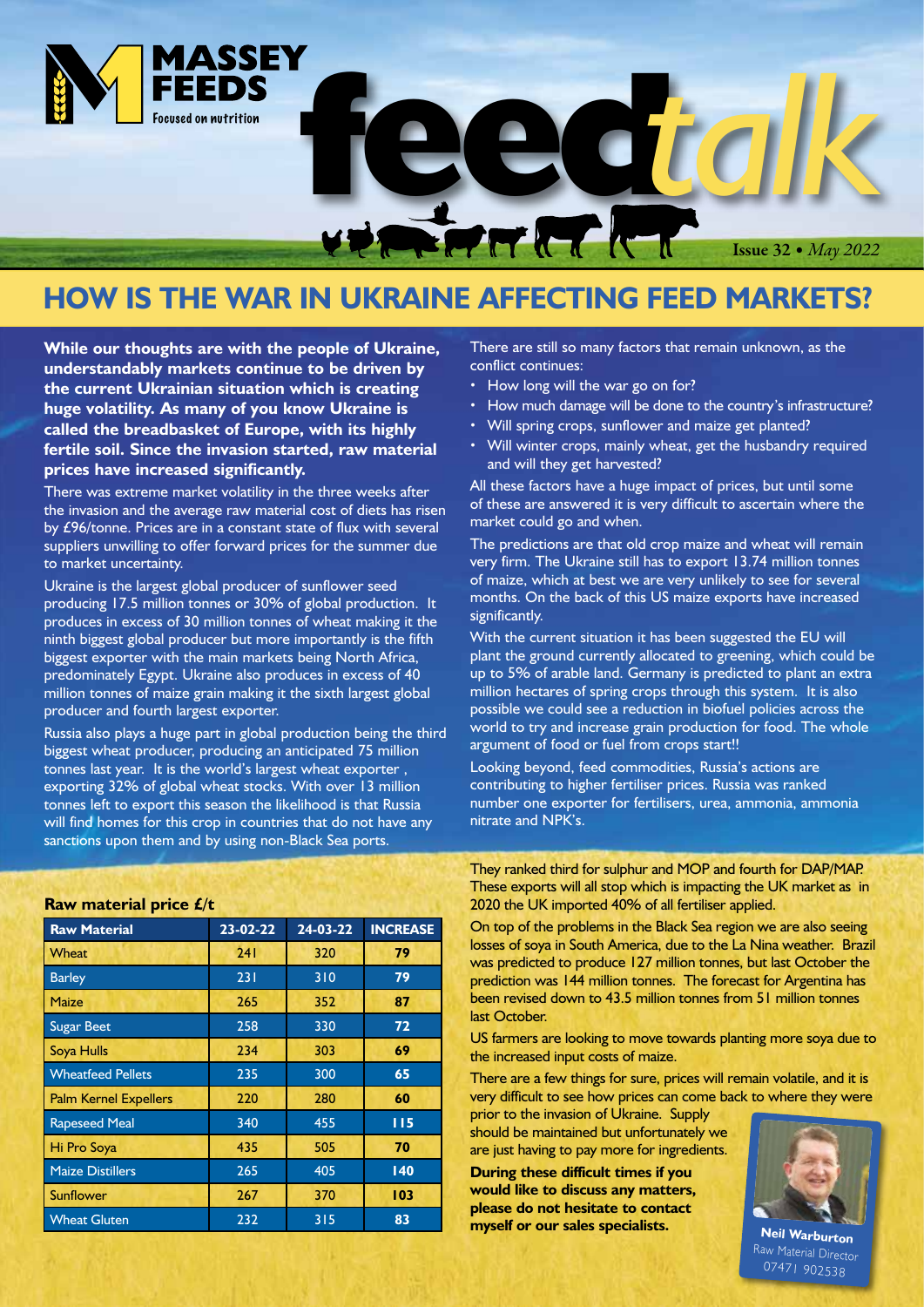# **FARMING THOUGHTS**

#### **THE FUTURE IS BRIGHT, THE FUTURE IS YOUNG FARMERS!**

That's the message coming out of a series of mill visits held at our Holmes Chapel and Preston mills recently.

Following the lifting of Covid restrictions, we have been inundated with requests to visit our mills. So far, Reaseheath College, Whitchurch, Congleton, Chase, Stone and Ruthin Young Farmers have all visited Holmes Chapel Mill, while at Preston we have welcomed Chipping, Bolton by Bowland, Samlesbury, Vale O'Lune and Longridge Young Farmers Clubs.

We are also looking forward to hosting visits by Macclesfield, Leek, Eccleshall, Knutsford, Middlewich, Beeston, Chorley, Winmarleigh and Sandbach Young Farmers Clubs, the Sustainability Group, Haydock NFU discussion group and Pembridge Farmers in the next few weeks.

The evening normally lasts a couple of hours with introductions to Massey Feeds with a raw materials update which is proving very topical at the moment. On a tour around the mill visitors get to see feed being made and the computer control of intake and outtake facilities. The final presentation by one of our FAR Registered Specialists explains how we are committed to adding value to your farm through the supply of carefully formulated feeds, rationing, feed planning, feed analysis, milk predictions and other services.

Food is provided and we usually have a group photo at the end.

We are back on the show circuit soon. We will be at a number of agricultural shows this year, with Stafford County Show being the first event on the new dates of Wednesday 1-2nd June 2022. We will also be visiting the Flint and Denbigh show on Thursday 18th August for the very first time!

We look forward to seeing you at all the shows we are attending throughout the summer

Finally congratulations to our ladies at Holmes Chapel who

 recently took part in the Congleton Rotary Swimathon on the 5th March, and

raised £370 for the Yellow Welly Foundation and Congleton Rotary Club who also recently did a mill tour with us!



**Phil Stirk** Sales Director 07787 104 565

### **NEW SPRING RANGE WILL HELP MAKE BETTER USE OF GRASS**

**With some encouraging movements in milk prices it should be possible to improve margins this spring, provided grass is well managed and carefully supplemented. Even with current fertiliser prices, grazed grass remains the cheapest feed for dairy cows. If you can make the best use of grazing, you can improve the return on fertiliser and save on purchased feeds.** 

The aim must be to keep grazing at the three leaf stage, with opening covers of around 2200- 2400kgDM/ha and taking cows out close to 1500kgDM/ha. Prevent back grazing to allow swards to recover and make the best use of any fertiliser you apply. Measure grass growth so you know what grass is ahead of the cows and also how much grass they are consuming.

Look closely at how you supplement grazing to manage the swards, perhaps by buffer feeding. Covers over 3500kg/DM/ha won't be grazed effectively so it will be much better to mow and bale paddocks that get ahead.

Turnout will give you the chance to cut back on purchased protein in particular and reduce feed costs, especially if your cows can make the best use of all the protein in grazed grass.

Milking cows require around 15-17% crude protein in the total diet depending on their yield and stage of lactation. The good news is that grazed grass is typically 16-28% protein depending on the sward type, growth stage, fertiliser regime and time of the year. This means that grass can go a long way towards meeting the protein requirement of cows, reducing or in some situations removing the need for any purchased protein. But to do this the cow must be able to utilise the protein efficiently in the rumen.

To help your cows make the best use of the protein in grass, we have included Novatan in some of our grazing diets. The specific blend of essential oils in Novatan inhibits the activity of hyper ammonia producing bacteria and improves the digestion of protein in the rumen. This increases protein capture in the rumen and reduces ammonia emissions and waste. Protein efficiency is improved and with grazing meeting more of the protein requirements, your cows will need less protein in compounds and buffer feeds.

#### **OUR GRAZING RANGE**

Our grazing range for 2022 contains compound feeds to fit all dairy systems:

#### **Butterboost Plus**

A 15% protein sugar beet based designed to promote butterfat at grazing. High energy, high fibre and contains Novatan for improved protein efficiency.

#### **Optigraze 16**

A new 16% protein, high energy designed to support higher yielding cows at grazing. A maize and sugar beet-based feed containing Novatan to improve protein utilisation. Balanced MPN/MPE content.

#### **Progress 15**

A 15% protein feed designed to support high yielding cows at grass with high energy, sugar beet and maize.

#### **FiMLAC QHS 115/105 and 110/95**

Formulated to MPN/MPE levels rather than crude protein. High quality starch diet, wheat, sugar beet with a high inclusion of maize. Novatan included to improve protein utilisation and low oil levels to promote butterfat.

#### **FiMLAC Milk Boost 16 and 18**

16% or18% protein feeds high in energy, starch and sugar and containing the FiMLAC mineral premix.

#### **Fibreboost**

16% and 18% protein feeds high in energy, starch and sugar. Precise mineral supplementation with the standard Intellebond mineral pack.

#### **Grazing 14%, 16% and 18%**

14%, 16% and 18% feeds formulated for use throughout the grazing season.

#### **Promilk**

A range of feeds offering a balance of starch and digestible fibre and 16% or 18% protein. Contains our standard mineral pack.

**Talk to your Feed Specialist about the grazing compound best suited to your circumstances.**



**Dai Lewis** Technical Commercial Manager 07973 881573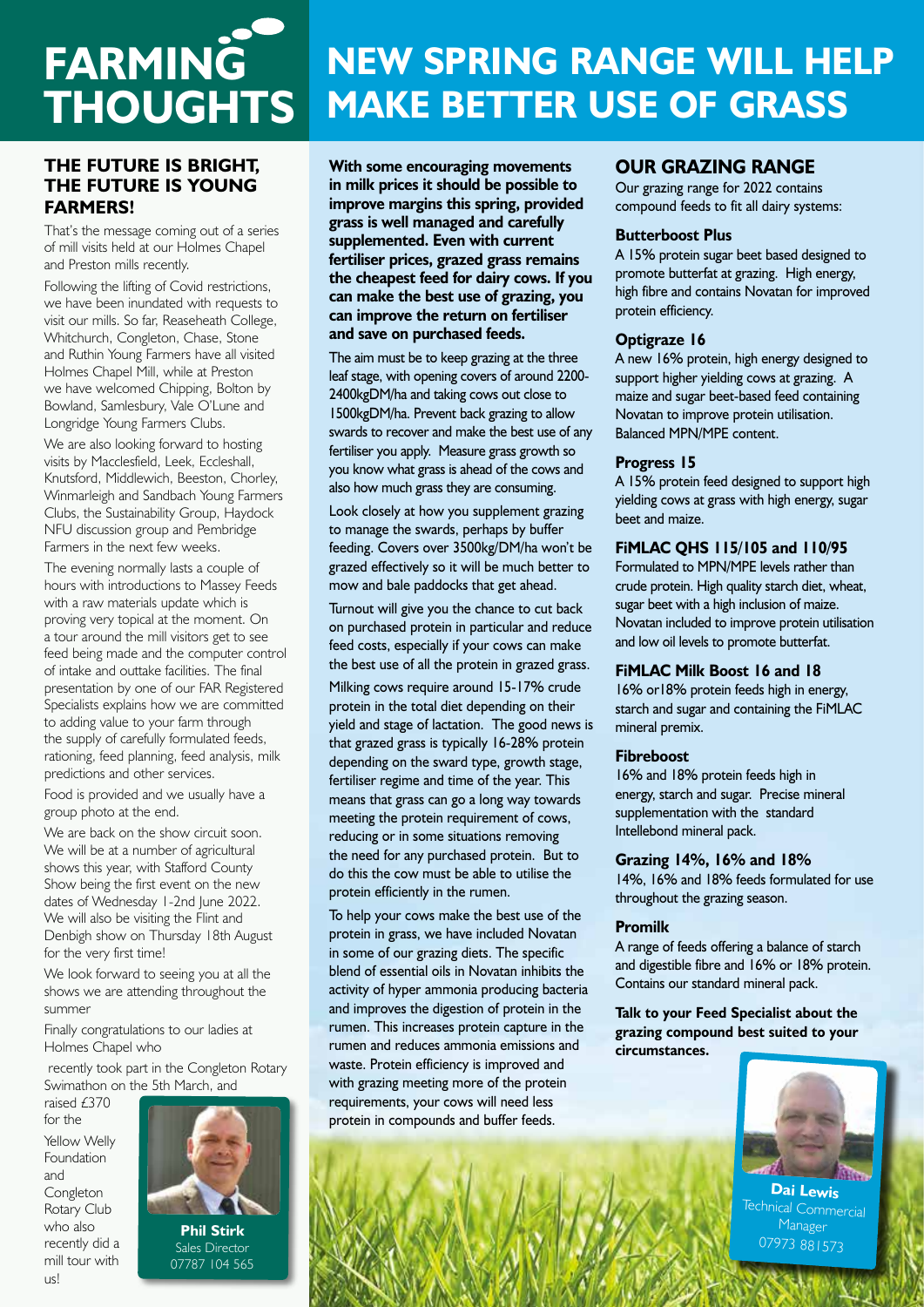### **QUALITY IS THE KEY TO EFFECTIVE CREEP FEEDING**

**Managing grass growth this year to maximise the use of fertiliser is going to be key. It will be really important to preserve midseason grazing, so creep feeding lambs could be an important management approach.**

When choosing a creep feed, quality must be the first criterion as you need to meet their high nutritional demands within a small dry matter intake. Cutting back on specification may be seen as an economy drive but not if lambs fail to perform.

A higher quality creep feed will be formulated for more digestibility using higher specification ingredients to meet the requirements of lambs and exploit their growth.

A quality lamb feed costing £360/t and giving a 5:1 Feed Conversion Efficiency (FCE) will cost £1.80/kg liveweight gain compared to a cheaper feed costing £340/t but with an 8:1 FCE, which will cost £2.72/kg liveweight gain. In addition lambs on the poorer quality creep will not finish as quickly, potentially increasing costs without realising a higher market price.

Because young lambs convert feed more efficiently, an early introduction to creep will be more cost effective. Feeding a lamb an ad-lib quality creep with good grass, the lamb should be expected to eat 35-40kg by the time of sale.

A note of caution however. If creep is fed to older lambs it must be introduced gradually to avoid gorging and dietary upset.

Massey Feeds Creep Feeds are formulated with quality ingredients to help lambs grow quickly, achieving a high feed conversion to hit early markets.

#### **Lamb Creep Pellets**

Designed to encourage early intakes of dry feed with adequate starch to help promote rumen development. Includes Agri-moss to maintain a healthy digestive tract and lower the incidence of nutritional disorders. Also contains Ammonium Chloride to help prevent urinary calculi.

#### **Hi Gain Lamb Pellets**

The perfect follow-on ration to Massey Lamb Creep Pellets for fast finishing lambs. Can also be offered from birth to slaughter as a 'one-ration-fits-all'.

#### **Harvest Lamb Mix**

A blend of quality raw materials to promote fast lamb finishing.

On receipt of a veterinary prescription we can supply Lamb creep pellets medicated with Deccox to help prevent coccidiosis.

Committing to get the best performance from lambs will be essential this year to maximise returns and get the best from grazing.

**For more information, speak to your Feed Specialist.**



**Paul Drake** Beef and Sheep Commercial Manager 07900 270 233

### **TAKING STOCK OF FORAGES**

**With the last few years being so turbulent and challenging, it is important to remember that forage quantity and quality are what ruminant farmers truly rely on for cost effective production both when grazing and when animals are housed. With input costs at an alltime high, we need to make sure that we are paying close attention to what are fields and forages are doing for us.** 

Looking at grass seeds, it is very important to know the history and productivity of the individual swards. If these swards have become unproductive, or tired, consider taking take them out this autumn and reseeding for next season. Alternatively, you could consider scratching or drilling fresh seeds into older swards to improve outputs. You could consider adding clover to help reduce the reliance on purchased fertilisers.

In either case is it important to take advice on the seed mixes and varieties. We stock a wide selection of high quality seed mixtures from Limagrain and with good planning can get bespoke mixes made up for any farm or system.

With the large rises in input costs, it is more important than ever to make sure we are bringing good quality, high ME forages back to the yards. When comparing different forages to see which is the most costeffective forage per MJ of energy, recent figures show maize silage comes out on top. Should we be considering maize this spring, and then cultivating in more new grass seeds this autumn? We can supply early maturing varieties which provide high yields of quality forage and which will be off in time to allow a successful crop to be drilled.

**For more advice on getting the best from your forages this year, please speak to your Feed Specialist.** 



**Sam Wellock** Northern Ruminant **Specialist** 07468 697679